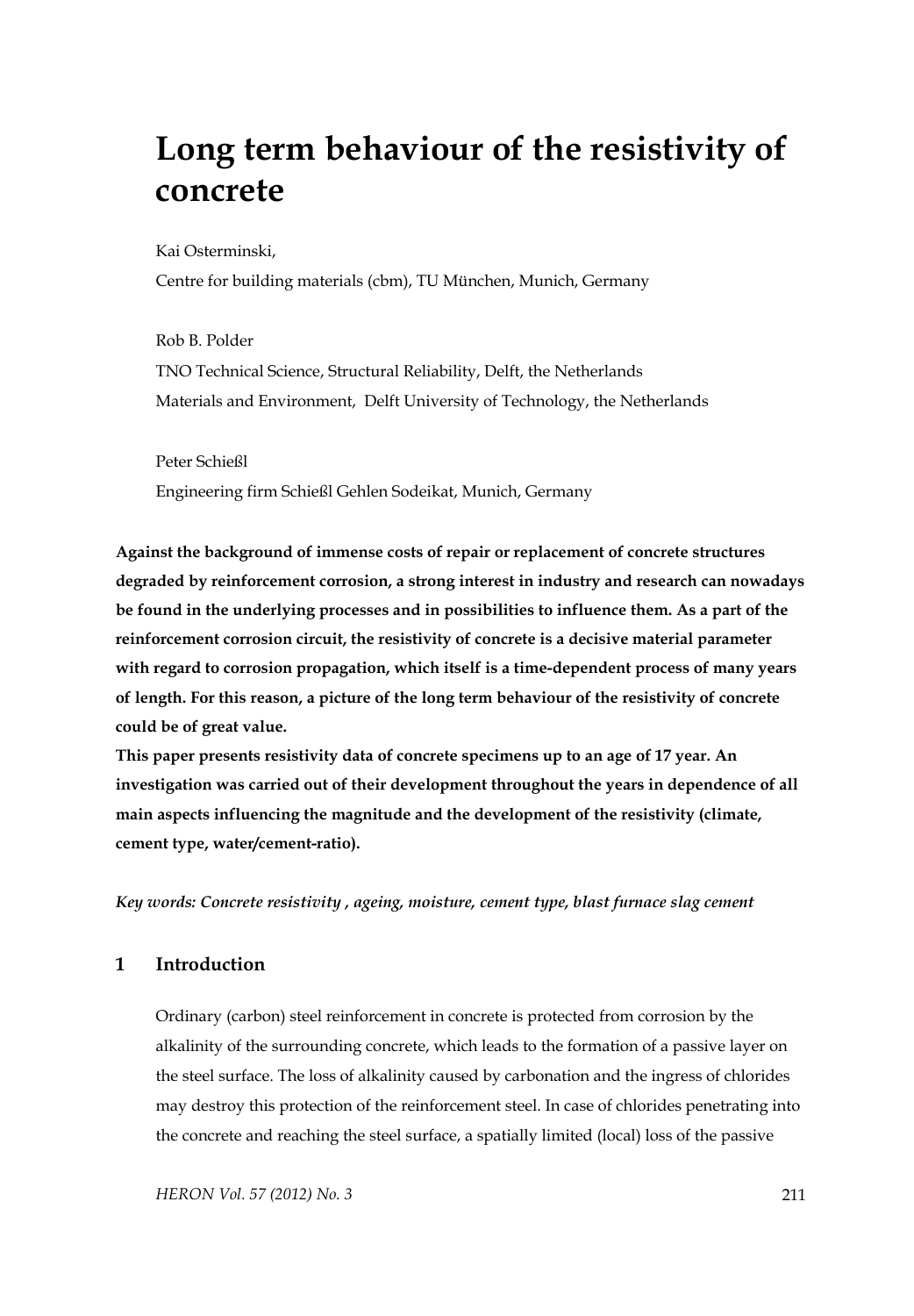layer takes place and depassivated areas become the anodes of corrosion elements. Because of the electric potential difference with the anode the adjacent steel surfaces work as cathodes as they are still passivated, further supporting a pitting type of attack. Generally, for carbonation induced corrosion, bigger anodic areas are found in concrete, caused by a relatively steady propagation of the carbonation front in the concrete. Here, the steel depassivates uniformly and a more or less uniform steel degradation takes place. Both types of corrosion initiation result in the same overall corrosion reactions. Iron ions  $(Fe^{2+})$ dissolve from the steel surface at the anode whose negatively charged electrons (2e- ) are transported through the steel to the cathode. There, these electrons react with water and oxygen and form negatively charged hydroxyl ions (OH- ). Via the pore liquid, the negative charge is transported from cathode to anode where they form corrosion products e.g. hydrated Fe<sub>2</sub>O<sub>3</sub> (rust); positive charge will be transported in the other direction although at a lower level due to lower mobility of sodium and potassium ions. The larger the distance between anode and cathode, the larger is the influence of the electrolytic (ionic) conductivity, or its inverse the resistivity, of the concrete in between. The resistivity of concrete is a material-specific and geometrically independent parameter describing the ability of the concrete to allow or constrain charge transport processes. More generally, resistivity reflects the ease of ion transport in concrete, including chloride penetration; the relationship between inverse resistivity and chloride diffusion can be used as basis for a quick method for estimating chloride penetration resistance in service life design, see [Wegen, van der, et al., this issue]. In addition, chloride transport is needed for corrosion pits to grow from the early stages of nucleation and developing into sustained pitting [Page & Havdahl 1985, Lambert et al. 1991, Glass et al. 1991, Polder 2009, Angst et al. 2011] Specifically, a higher resistivity of the concrete is accompanied by a slower corrosion propagation of the reinforcement steel [Alonso et al. 1988, Glass et al. 1991, Fiore et al. 1996, Bertolini & Polder 1997, Angst et al. 2011]. Consequently, it is important to know the magnitude of the resistivity and its influencing parameters. The resistivity, is defined as the inverse of the conductivity, Equation 1,

$$
\rho_e = k_e \frac{U_x}{I_x} = \frac{1}{\sigma} \tag{1}
$$

212 where  $\rho_e$  is the electrolytic resistivity of concrete in  $[\Omega_m]$ ,  $k_e$  is a geometrical "cell" constant, which for two flat electrodes on either side of a rectangular specimen can be obtained by dividing the conducting concrete cross-section [m²] by the distance between the electrodes in  $[m]$ ,  $U_x$  is the potential difference between the electrodes in [V],  $I_x$  is the current flowing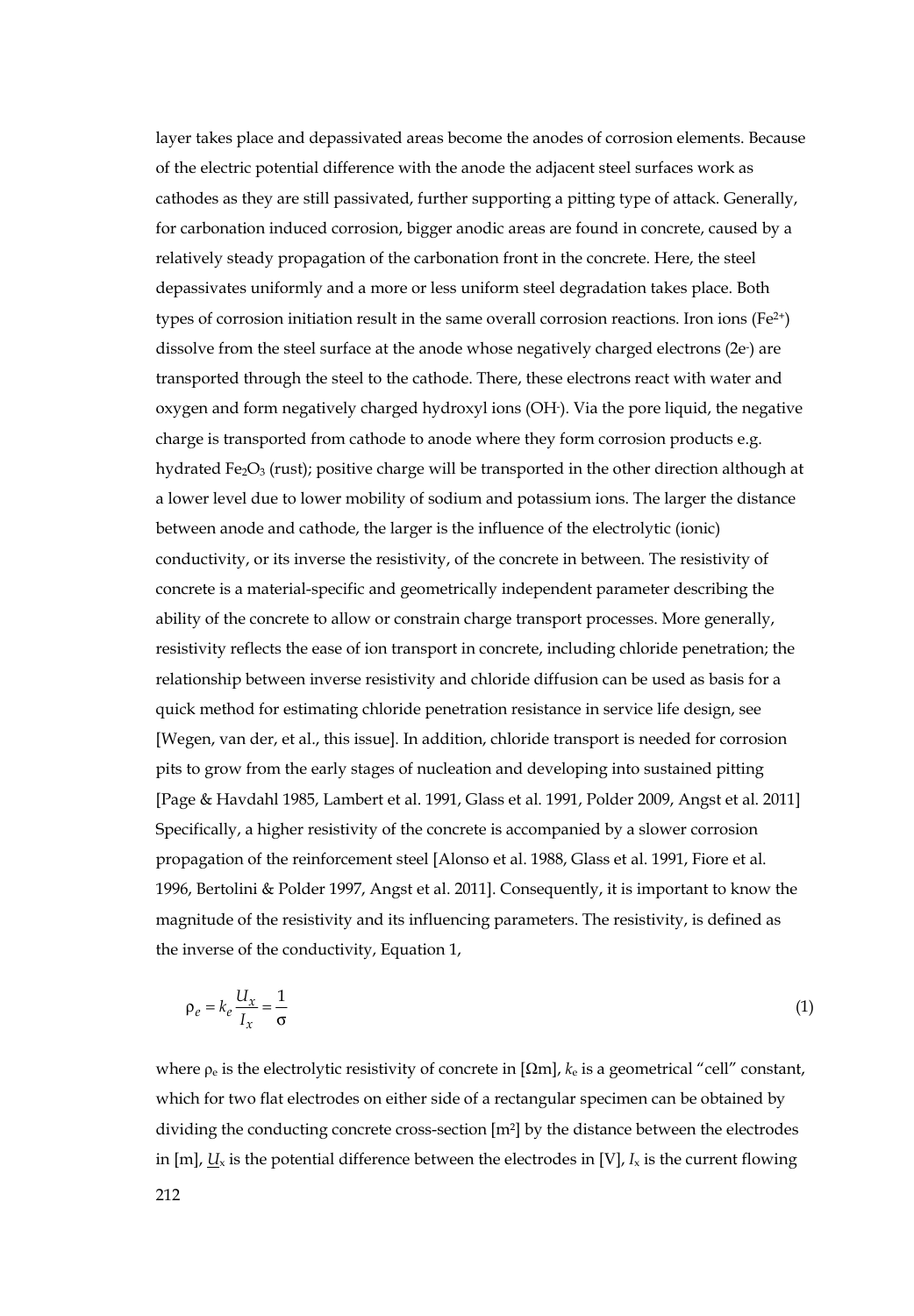between the electrodes in [A] and  $\sigma$  is the conductivity in [ $\Omega^{-1}$ ·m<sup>-1</sup>]. For non-planar electrodes, e.g. bars embedded in a specimen, a similar cell constant can be defined.

Due to early research [Berke 1989, Berke et al. 1992, Bürchler et al. 1996,

Cabrera and Ghodoussi 1994, Catharin and Federspiel 1972, Elkey and Sellevold 1995, Whittington et al. 1981] into concrete resistivity, a better understanding has emerged of the mechanisms concerning ion and current transport in concrete. Many studies have figured out that the moisture content is the main parameter influencing the resistivity [Fiore et. al. 1996, Gjørv and Vennesland 1977, Hope and Ip 1985,

Osterminski et al.(1) 2006, Raupach 1992, Tritthart and Geymayer 1985, Yamamoto and Masuda 2003]. Dried out concrete behaves like a (semi-)insulator permitting practically no movement of ions or charges, whereas an increase in water content in the pore system of the concrete significantly decreases its resistivity. Charges can more quickly be transported from cathode to anode due to the higher conductance of a larger volume of pore liquid. The temperature as another environmental parameter also influences the resistivity. As for most chemical processes, the temperature dependence of charge transport from cathode to anode can be expressed by the theoretical approach of Arrhenius [Raupach 1992, Schießl and Raupach 1994, Bürchler et al., 1996]. Thus, an increase in temperature is accompanied by an increase in the mobility of the dissolved ions in the pore liquid and consequently its conductivity.

Regarding the influence of the concrete composition, each material parameter changing the porosity, the pore liquid composition and the pore structure of the concrete also influences the resistivity, as a continuous pore structure between anode and cathode is needed to transport charges. Thereby, the most significant effect can be observed by varying the type of binder [Berke 1989, Berke et al. 1992, Gehlen 2001, Osterminski et al.(1) 2006, Polder et al. 1991, Polder and Peelen 2002, Roper et. al. 1994]. Cements containing latent hydraulic or pozzolanic materials like blast furnace slag or fly ash can achieve resistivities being up to 3 to 4 times higher than those of ordinary Portland cement [Polder and Peelen 2002, Osterminski et al. 2006(2), Ortega et al. 2013] – under the same conditions of moisture and temperature. For cements blended with latent-hydraulic or pozzolanic materials, the time-dependent development of the resistivity has to be taken into account. The hydration of slag and fly ash, which densifies the pore structure and increases the resistivity, is slower than that of Portland cement clinker. However, slag reacts relatively fast (depending on its type and fineness), on the time scale of weeks, see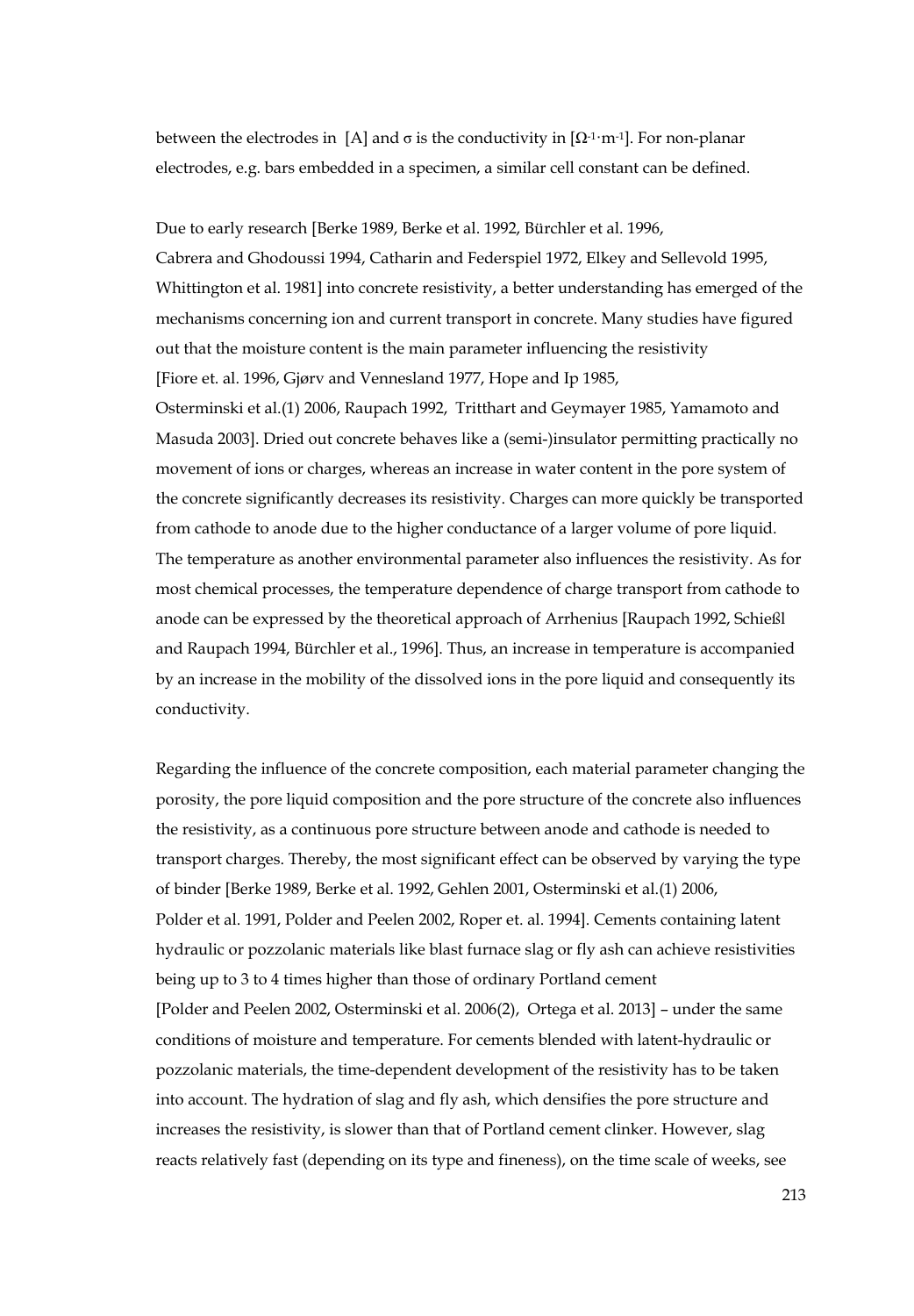a.o. [Caballero et al., 2012, this issue], while fly ash reacts much more slowly, i.e. over months [Polder 1996, Polder & Peelen 2002, Valcke et al. 2012, this issue]. Another factor influencing the porosity of concrete is the water/cement-ratio. Higher w/c-ratios form a coarser pore structure which allows a stronger and faster ingress and evaporation of water into or out of concrete. At constant moisture state an increase in w/c-ratio leads to a decrease in resistivity [Fiore et al. 1996, Osterminski et al. 2006(1), Raupach 1992, Ortega et al. 2013].

The aim of this paper is to report long-term data for the time-dependent behaviour of the resistivity of concrete made with Portland and Blast Furnace slag cement and to investigate the main influencing factors.

### **2 Resistivity experiments**

#### *2.1 Specimens and materials*

In 1989, a set of concrete specimens has been cast in order to investigate the effect of cement type, water-to-cement ratio and external humidity on the resistivity of concrete. Therefore, 30 cubes (150 mm) with four pairs of embedded brass electrodes with a diameter of 6 mm at a center-to-center distance of 50 mm parallel to the casting direction were made. Slightly modifying the arrangement used by [Tritthart and Geymayer 1985], each pair of electrodes was embedded vertically at different depths (10 mm, 15 mm, 20 mm and 50 mm) such that a study of moisture changes at four depths was possible (Figure 1). As the brass bars were exposed (not insulated) over their complete length of 150 mm, there may be an effect of their outer parts being at a smaller distance to the outer surface than their nominal distance. It is believed that the effect is small, however. Cell constants (*k*e, Equation 1) were determined from resistance measurements using electrodes in an identical arrangement placed in solutions of known conductivity. They had typical values of about 0.1 m.

The concrete compositions used for casting the specimens can be seen in Table 1. Two different cement types were used; ordinary Portland cement corresponding to a modern CEM I 32.5 R and blast furnace slag cement with 70 % of slag content, which corresponds to a modern CEM III/B 42.5 LH HS. For both cements, mixes were made with three waterto-cement ratios ( $w/c$ ), 0.45, 0.55 and 0.65. The cement content was kept in a small range  $(320-326 \text{ kg/m}^3)$  and can be considered as nearly constant. Some variation of cement paste volume occurs. Nevertheless, the porosity of the cement paste strongly depends on the variation of  $w/c$ . This may overemphasise the effect of  $w/c$  on resistivity to a certain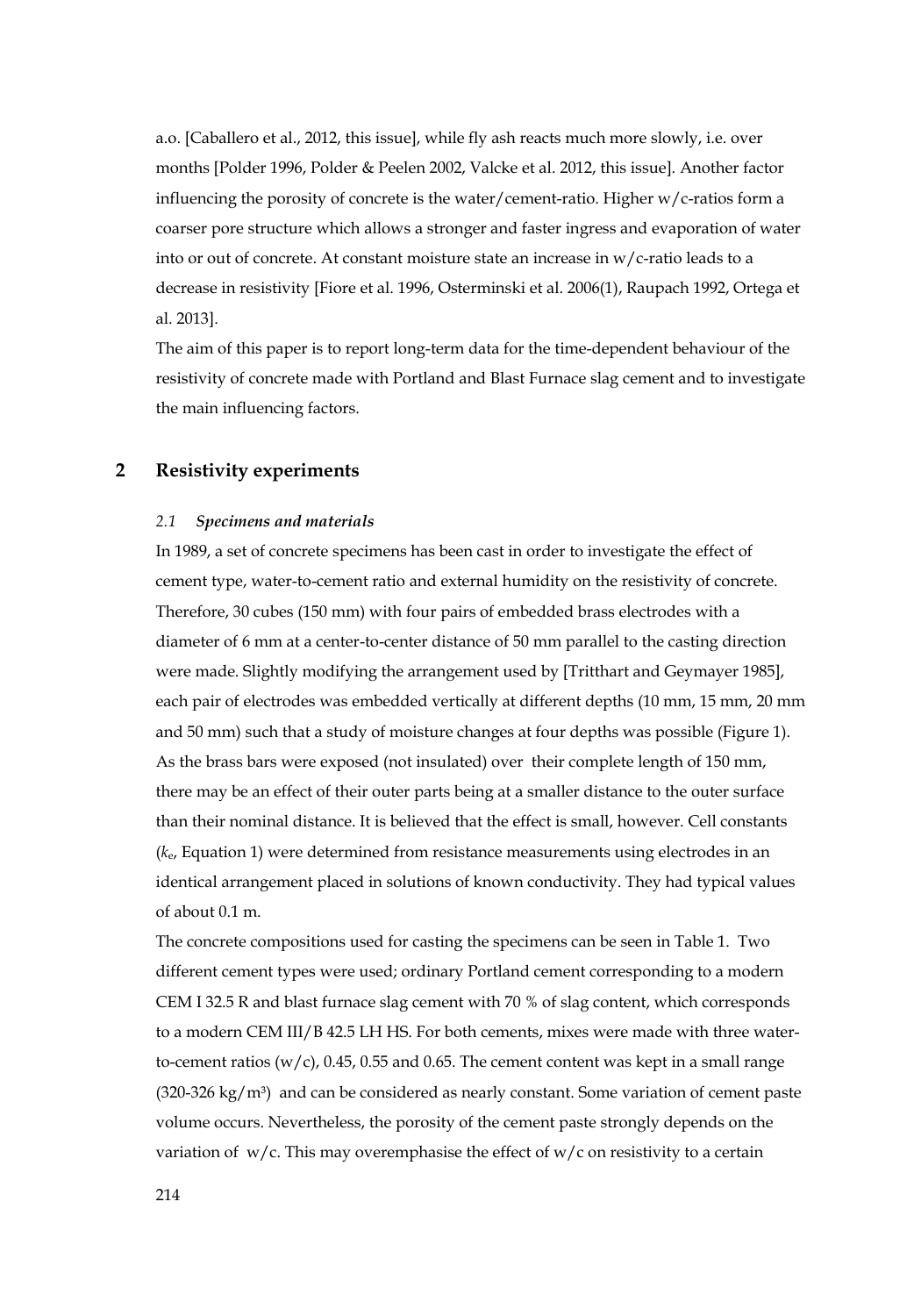degree. The aggregates were (rounded) siliceous river sand and gravel with a maximum size of 16 mm. After casting and demoulding at one day age, cubes were stored in a fog room at 20°C until 28 days age. Sets of six cubes (one cube for each composition) were then distributed between various climate rooms: 20°C 50% RH; 20°C 65% RH; 20°C 80% RH; 20°C 90% RH (these were transferred to a fog room at >95% RH and 20°C at age 200 days). One set was stored in two plastic containers filled with tap water in the laboratory at 20°C, one container for CEM III/B specimens and one for CEM I specimens. The containers with



*Figure 1: Electrode setup of two brass electrodes for each of the four cover depths in a cube specimen* 

|                                             | CEM I |       |       |       | CEM III/B |       |  |  |
|---------------------------------------------|-------|-------|-------|-------|-----------|-------|--|--|
| $w/c$ -ratio $(-)$                          | 0.45  | 0.55  | 0.65  | 0.45  | 0.55      | 0.65  |  |  |
| Aggregate                                   | 1,900 | 1,857 | 1,789 | 1,897 | 1,853     | 1,790 |  |  |
| $\left(\frac{\text{kg}}{\text{m}^3}\right)$ |       |       |       |       |           |       |  |  |
| Cement content                              | 325   | 326   | 320   | 325   | 325       | 320   |  |  |
| $\left(\frac{\text{kg}}{\text{m}^3}\right)$ |       |       |       |       |           |       |  |  |
| Water content                               | 146   | 179   | 208   | 146   | 179       | 208   |  |  |
| $\left(\frac{\text{kg}}{\text{m}^3}\right)$ |       |       |       |       |           |       |  |  |
| Wet density                                 | 2,371 | 2,362 | 2,317 | 2,368 | 2,357     | 2,318 |  |  |
| $\left(\frac{\text{kg}}{\text{m}^3}\right)$ |       |       |       |       |           |       |  |  |

*Table 1: Concrete compositions for resistivity specimens*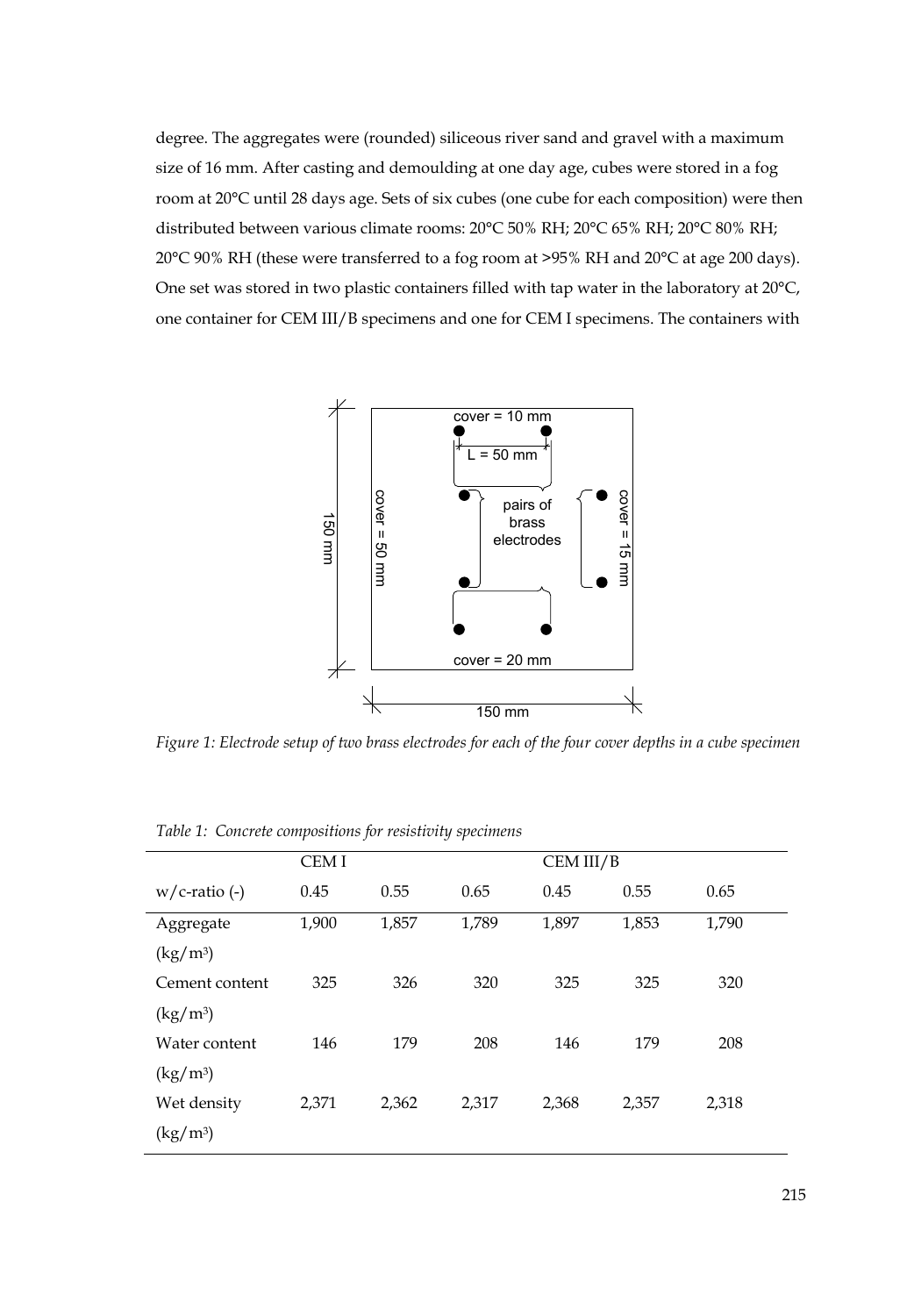these specimens were transferred to outside/unsheltered exposure at an age of about 7.5 years. From this moment on, the water level in the containers was not checked carefully; in some periods the level may have been low and the cubes may have dried out slightly. At about 4800 days, the last measurements were taken on the specimens in the original exposure conditions. Related to moving the laboratory from Rijswijk to Delft in 2003/2004 (at about 5000 days age), specimens were stored inside for several months and some specimens were lost. Finally, since mid 2004, the remaining specimens are exposed unsheltered on the roof of the TNO laboratory at Delft, The Netherlands. These are three cubes of each cement type and w/c-ratio which were previously stored in three different climates (submerged/outside; fog room; 80% RH). Figure 2 shows the history of the specimens in terms of their storage conditions.



*Figure 2: Overview of curing and storage of specimens* 

#### *2.2 Measuring instruments*

As part of a bigger research programme, a resistance measuring instrument combined with a data-logging system (termed cbm data logger) was developed [Osterminski et al. (1) 2006]. It applies an alternating sinusoidal current (I) at 107 Hz and measures the resulting potential difference (*U*) between the electrodes (here: the two brass bars). The measured resistance was multiplied by the cell constants which are of the order of 0.1 m [Polder and Ketelaars 1991] to estimate the resistivity of the concrete (Equation 1). In 1989 and 1990 a high precision AC bridge was used to determine the resistance of the concrete with a measuring frequency of 1 kHz; from 1991 another bridge with 108 Hz frequency was used. A portable resistance meter, type ESCORT LCR using AC at 120 Hz, was used since the mid 1990's and was employed in 2006 to verify the values from the cbm data logger. For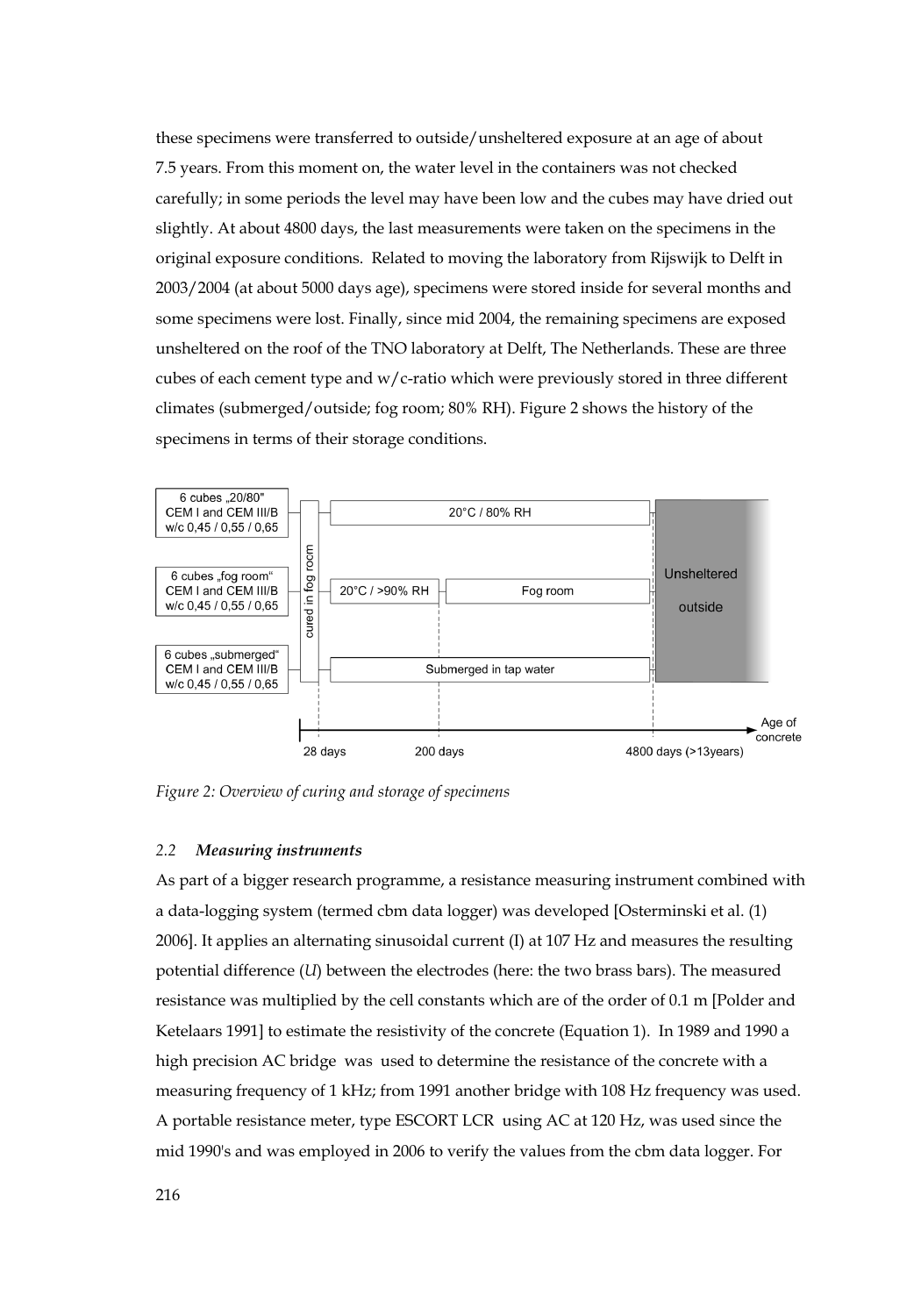assuring the comparability of both measuring devices, calibration measurements on 26 specimens were carried out before the actual measurements. These results showed good agreement as shown in Figure 3. The measurements after 1993 (around 1700 days) were taken irregularly. The last measurement was taken in 2006 (at an age of about 6200 days), using the cbm instrument.



*Figure 3: Resistance obtained using the portable AC resistance meter (120 Hz) and the data logger developed at the centre for building materials (cbm) at TU München (107 Hz).* 

## **3 Results and discussions**

## *3.1 Resistivity and depth of electrodes*

Previous results were reported in [Polder and Ketelaars 1991]. Summarising: at age 28 days, Portland cement concrete delivered resistivity values which were three times lower than those of slag cement concrete. Coefficients of variation for six specimens of the same composition (measured with four electrode pairs) were about 5 to 10%. Over the subsequent years, resistivities increased with time. At 670 days, values varied widely, depending on cement type, external humidity and the depth of the electrodes. For submerged specimens, Portland cement concrete had lower values than slag cement concrete of the same w/c-ratios. These values were considerably higher in semi-dry climate (80% RH) for each cement type, with yet higher values for electrodes near the surface and lower values at 50 mm depth. For a more detailed picture of resistivity as a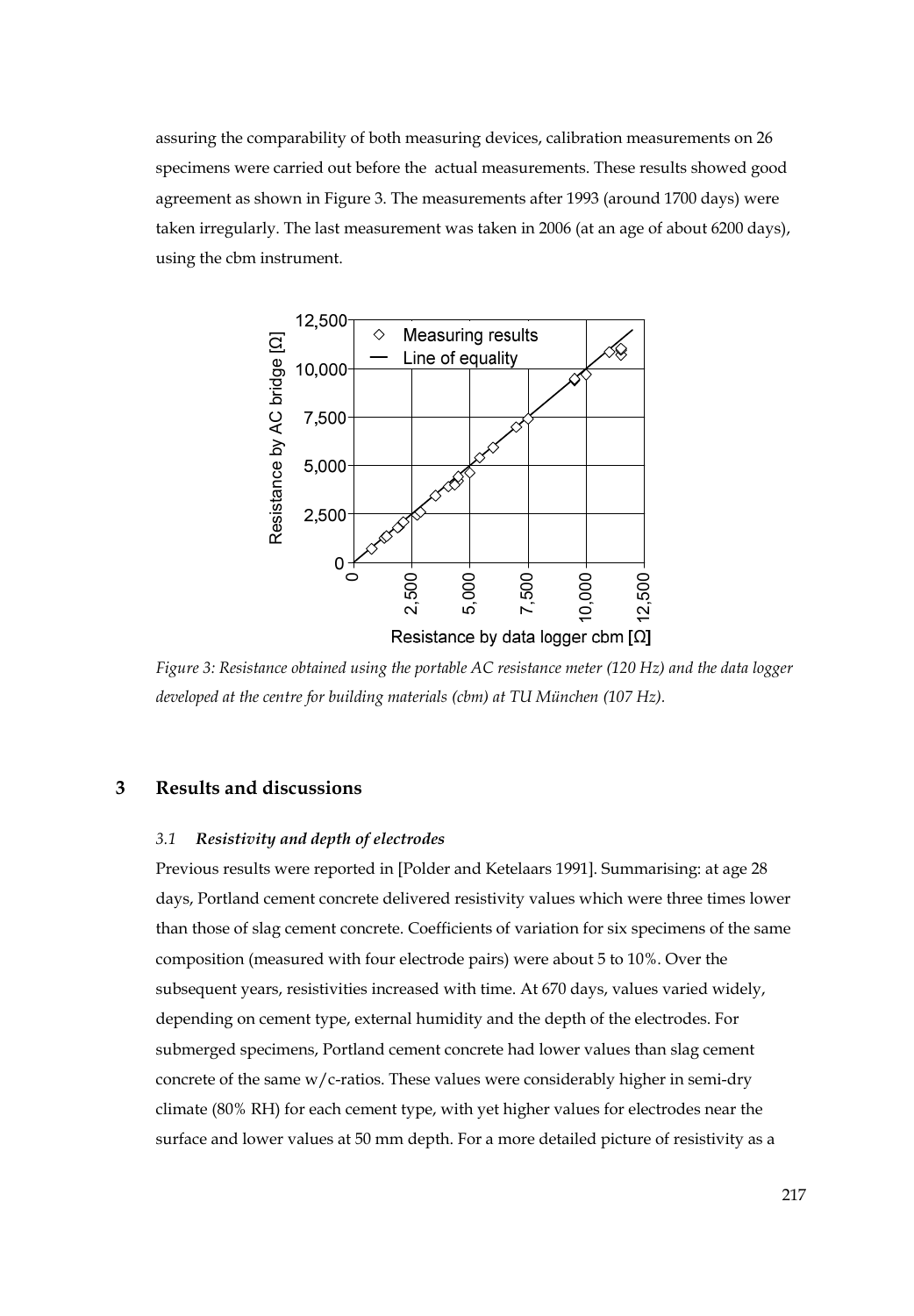function of composition, depth and climate at 670 days, see Annex A. In addition to the values mentioned, drying out is clearly shown for cubes in 65% and 50% RH, with much higher resistivity values at 10 and 15 mm depth than at 50 mm depth. The difference is more than a factor two.

In April 2006, all cubes were measured on the same day at an age of 6,177 days (≈ 17 years). The temperature during measurements was approximately 10°C and the weather condition was dry – no wet surfaces of the cubes due to rain were observed. The complete data set can be found in Annex B and C.

The development of the resistivity of a CEM III/B specimen with  $w/c$  0.45 for the four investigated cover depths can be found in Figure 4.



*Figure 4: Resistivity of a CEM III/B specimen with w/c-ratio 0.45 at four different cover depths stored in 20°C and 80% RH (area with white background) until rearrangement outdoor unsheltered (grey background)* 

In the Figure, a rather steady increase of resistivity is shown until the moment at which the specimen was removed from its original climate (20°C/80% RH) via storage indoor to the present storage outdoor This increase, during the 20°C/80% RH storage was stronger for smaller cover depths (10 mm, 15 mm and 20 mm) due to stronger drying out in the outer zones of the concrete. A relative dip can be noted in this Figure (and others) around 2300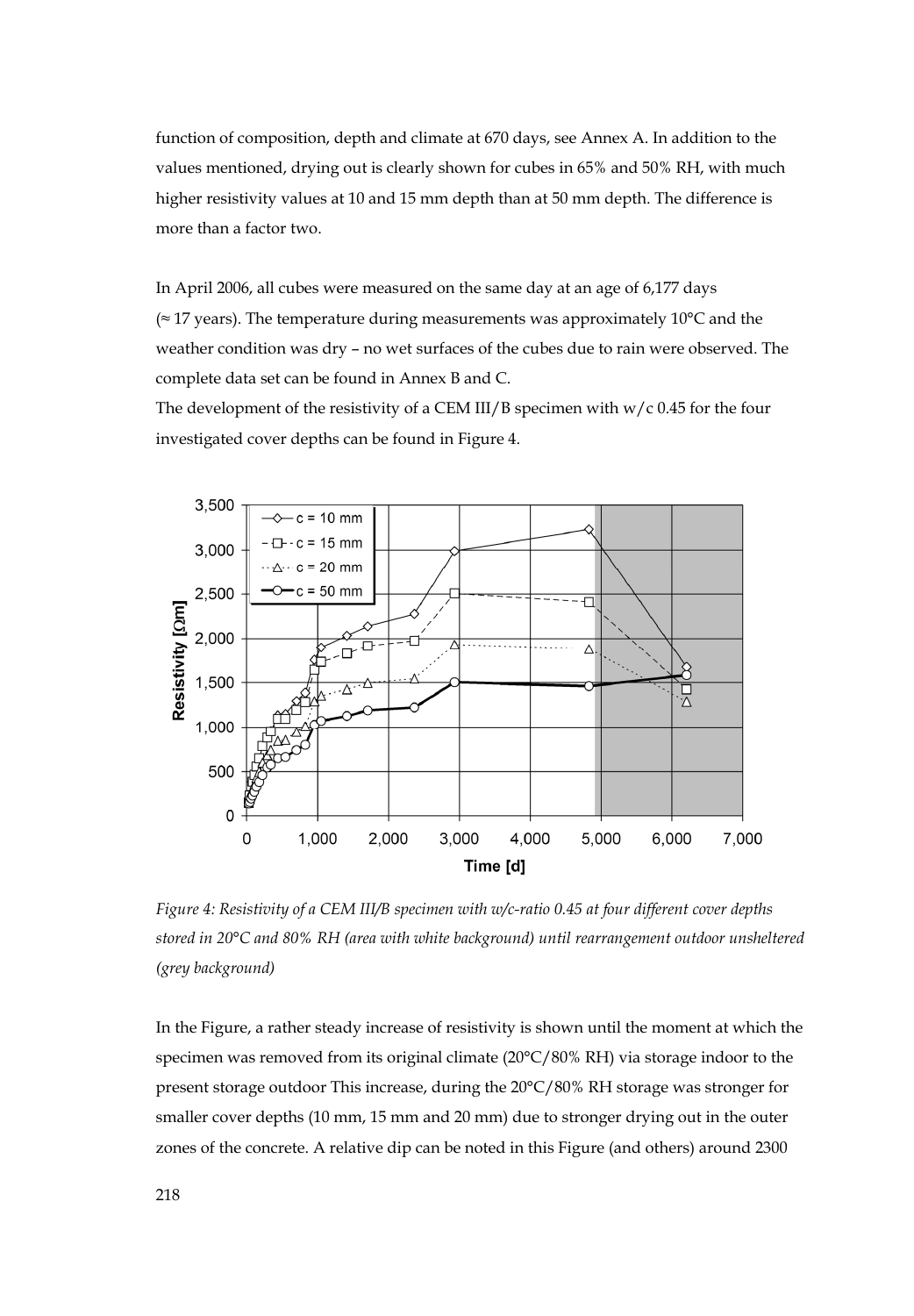days. The cause is unknown, but it may have to do with high temperatures, as this point corresponds to August 1995. By rearranging the specimen to outside exposure after 4,800 days ( $\approx$  13 years) of concrete age, a drop of the resistivity for smaller cover depths could be observed. The outer zones of the concrete may have been wetted by rain events a few days before, although, on the day of measuring, no sign of water was found on the concrete surface. The resistivity at 50 mm cover depth, however, was still steadily increasing after the rearrangement. This shows that the resistivity of concrete at greater depths is less affected by short-term rain events and dry periods of moderate lengths (weeks to months). The steadily increasing trend in the 50 mm results from indoor at 80% RH (up to 4,800 days) to outdoor (at 6200 days) shows that at such a depth CEM III/B concrete exposed outside without shelter still approaches equilibrium with 80% RH. However, at shallower depths (10 to 20 mm), drying out in 80% RH causes increased resistivity, and subsequent exposure to rain decreases resistivity.

In Figure 5 the time dependent behaviour of the resistivity of a CEM I specimen with  $w/c$ 0.45 at four depths is shown. Considering that this specimen was stored in the same climate as the one whose results are shown in Figure 4, the CEM I specimen's resistivity values were three to four times lower than those of the CEM III/B specimen after 4,800 days ( $\approx$  13 years). After the rearrangement, the values at shallower depths did not show an



*Figure 5: Resistivity of a CEM I specimen with w/c-ratio 0.45 at four different cover depths stored in 20°C and 80% RH until rearrangement outside/unsheltered (grey-highlighted)*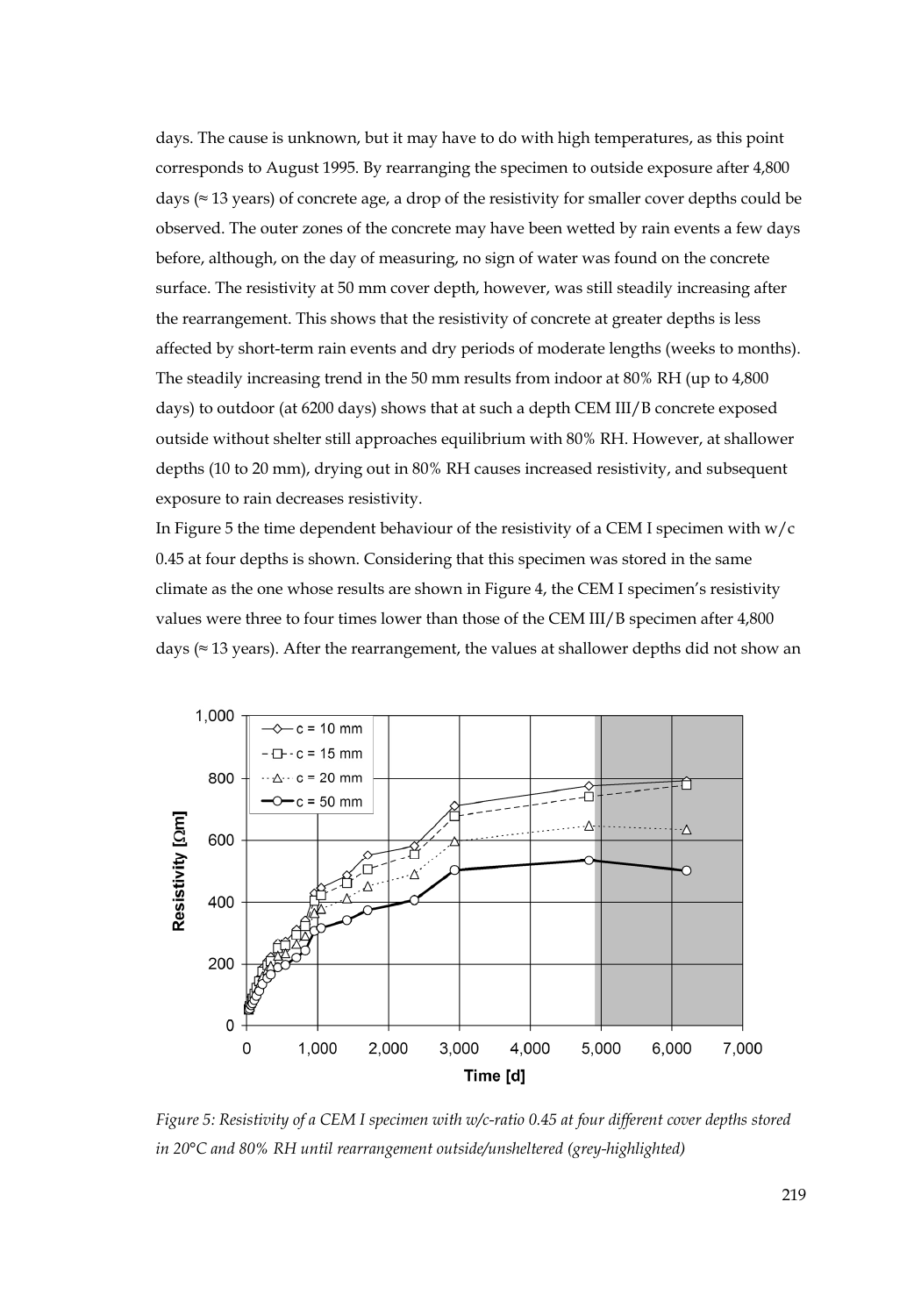unsteady development as obtained for the CEM III/B specimens. Using the results from the electrodes at 50 mm depth, measurements should therefore provide good information about the time development of resistivity of concrete made with both CEM I and CEM III/B.

Originally, sets of specimens were also exposed in 20°C 50% RH and 20°C 65% RH, which are no longer available. For reference, their results at 4,800 days age are presented in Annex B. Summarising these results, all outer layers had much higher resistivities than the inner layers; all w/c 0.65 specimens had higher values than w/c 0.45 specimens, with w/c 0.55 in between; and CEM III/B concrete had higher values than CEM I concrete.

#### *3.2 Time-development of resistivity*

Figures 6 through 8 show the results of the resistivity measured at 50 mm depth for all specimens . Results for each  $w/c$ -ratio are plotted in one diagram in dependence of time, cement type and original climate. The values represent the resistivities measured using the 50 mm electrodes only.



*Figure 6: Resistivity of concretes with w/c-ratio 0.45 at 50 mm cover depth stored in three different climates until rearrangement outside/unsheltered (grey-highlighted)*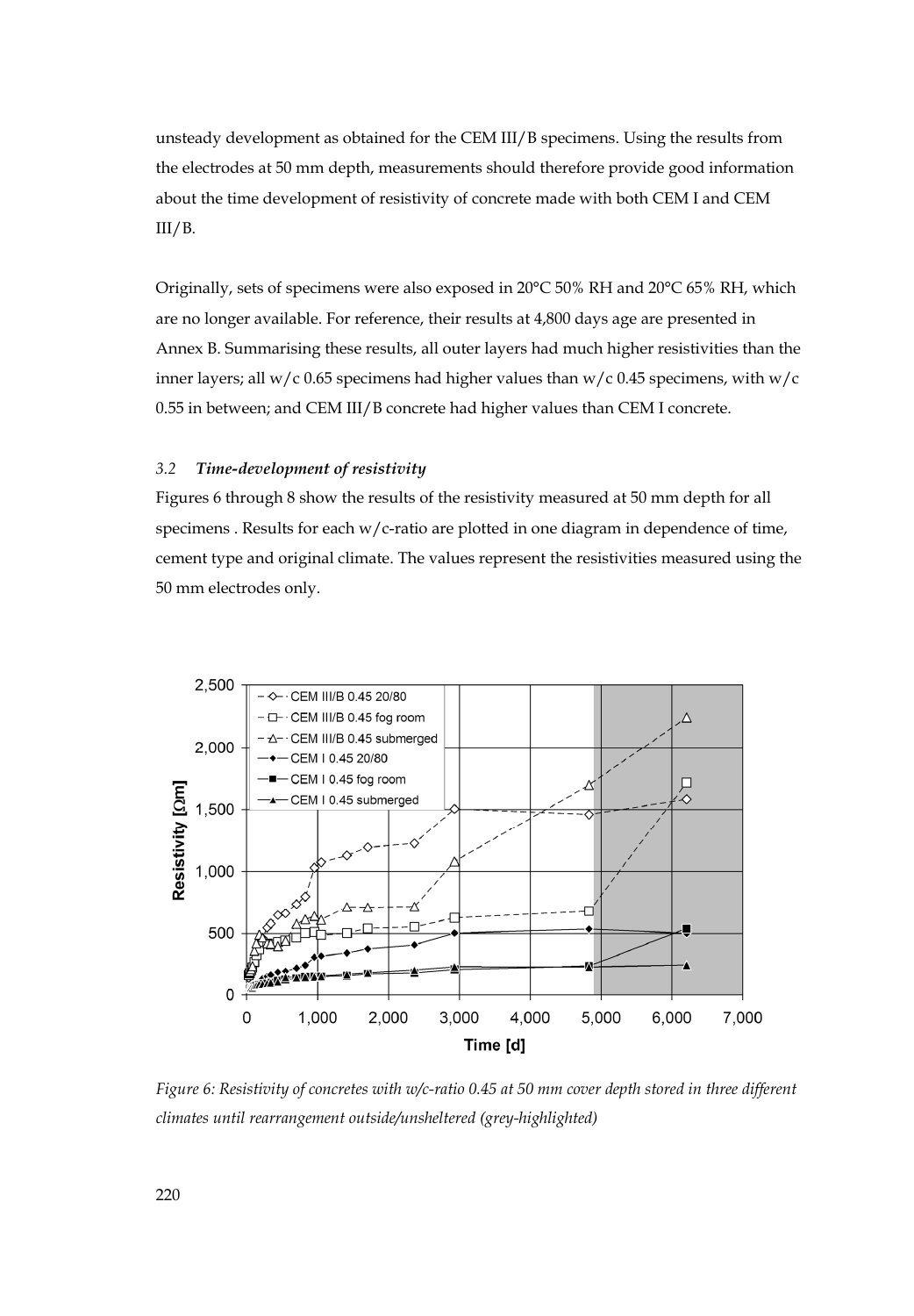

*Figure 7: Resistivity of concretes with w/c-ratio 0.55 at 50 mm cover depth stored in three different climates until rearrangement outside/unsheltered (grey-highlighted)* 



*Figure 8: Resistivity of concretes with w/c-ratio 0.65 at 50 mm cover depth stored in three different climates until rearrangement outside/unsheltered (grey-highlighted)*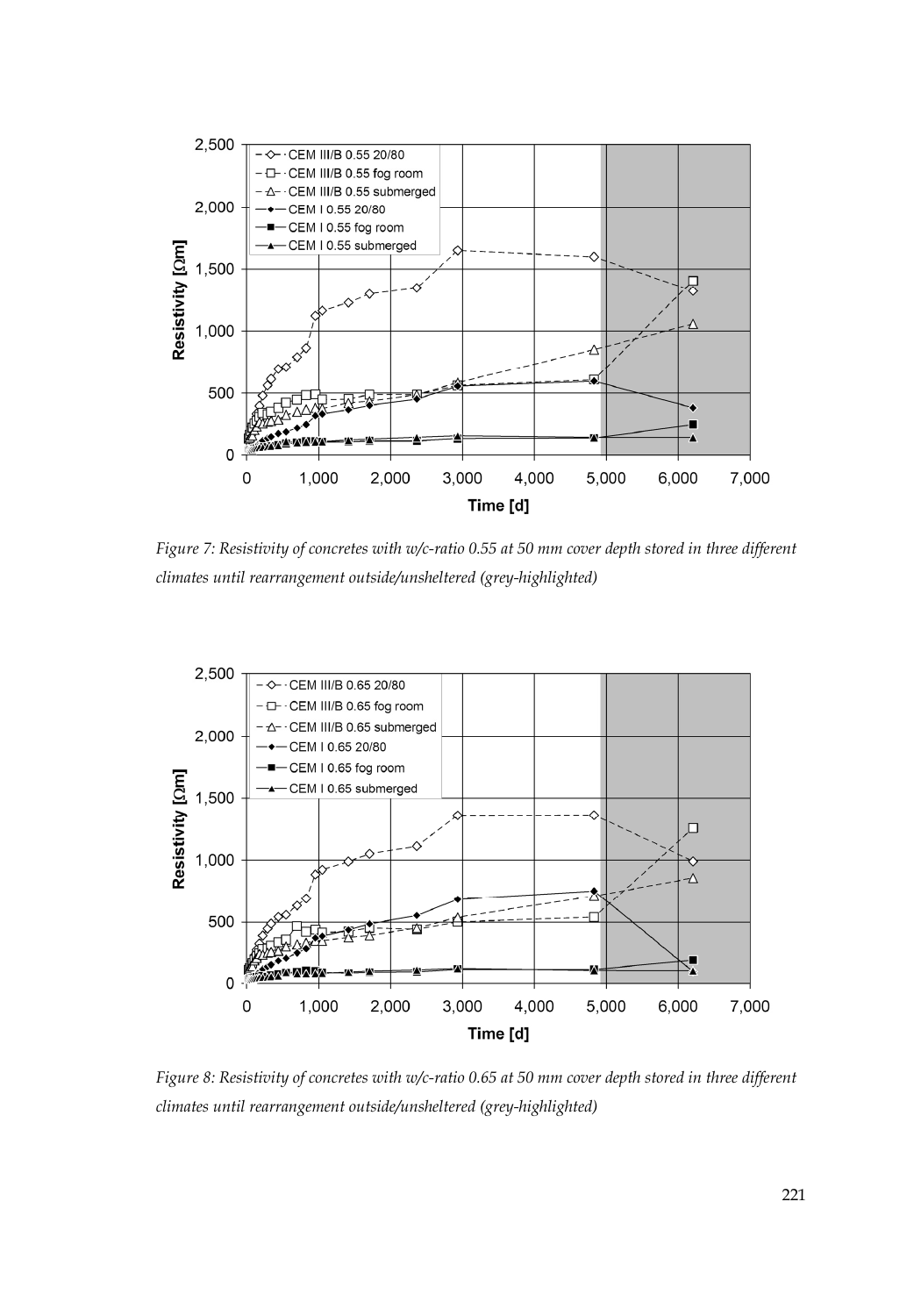The highest resistivities before the rearrangement were obtained for the CEM III/B specimens as expected. Here, on-going hydration of the slag caused densification of the pore structure as well as the reduction of the ion concentration in the pore liquid which is needed for the charge transport through the concrete. Thus, a strong influence of the type of binder on the time dependent behaviour of resistivity can be found. The CEM I specimens stored in moist climates reached an ultimate resistivity value at approximately 1,000 days ( $\approx$  3 years), whereas the development of the CEM III/B cement concretes continued. Hereby, the hydration process of the slag seemed to take an important part in the resistivity development, especially for the submerged specimens. It is likely that unhydrated particles in the cement matrix formed new CSH-phases by consuming OH- and densifying the pore structure. This effect was stronger for lower w/c-ratios, due to a higher amount of unhydrated materials in the cement matrix. In combination with a constant water supply, on-going hydration increased the resistivity of concrete. An increase of the resistivity due to leaching of ions in the pore solution can be excluded for the following reasons:

- The original concentration of ions is higher in pore solutions of CEM I compared to CEM III/B concretes, leading to a higher expected level of leaching in CEM I concretes. This should be accompanied by an higher increase in resistivity, which is not found in the present results.
- The leaching of ions is higher at higher capillary porosity, which is influenced by the w/c-ratio. The slope of the resistivity over time should therefore be steeper for higher w/c-ratios. This cannot be found here.

Presuming that the hydration process of the CEM I specimens ended after approximately 1,000 days, the further increase in resistivity of the 20°C 80% RH specimens can be explained by drying out in this climate; and possibly carbonation (see below). A proof for the dry-out behaviour of the CEM I specimens is the resistivity at 4,800 days which was higher for higher w/c-ratios. The resistivity value for the 20°C 80% RH climate of the w/c-ratio 0.55 specimen after 4,800 days equalled the resistivity of the moist CEM III/B. For w/c-ratio 0.65 the resistivity of the CEM I specimen was even higher than the resistivity of both CEM III/B specimens stored in the fog room and submerged. This demonstrates the significance of the moisture content for the resistivity and the effect of a higher capillary porosity regarding drying out of concrete.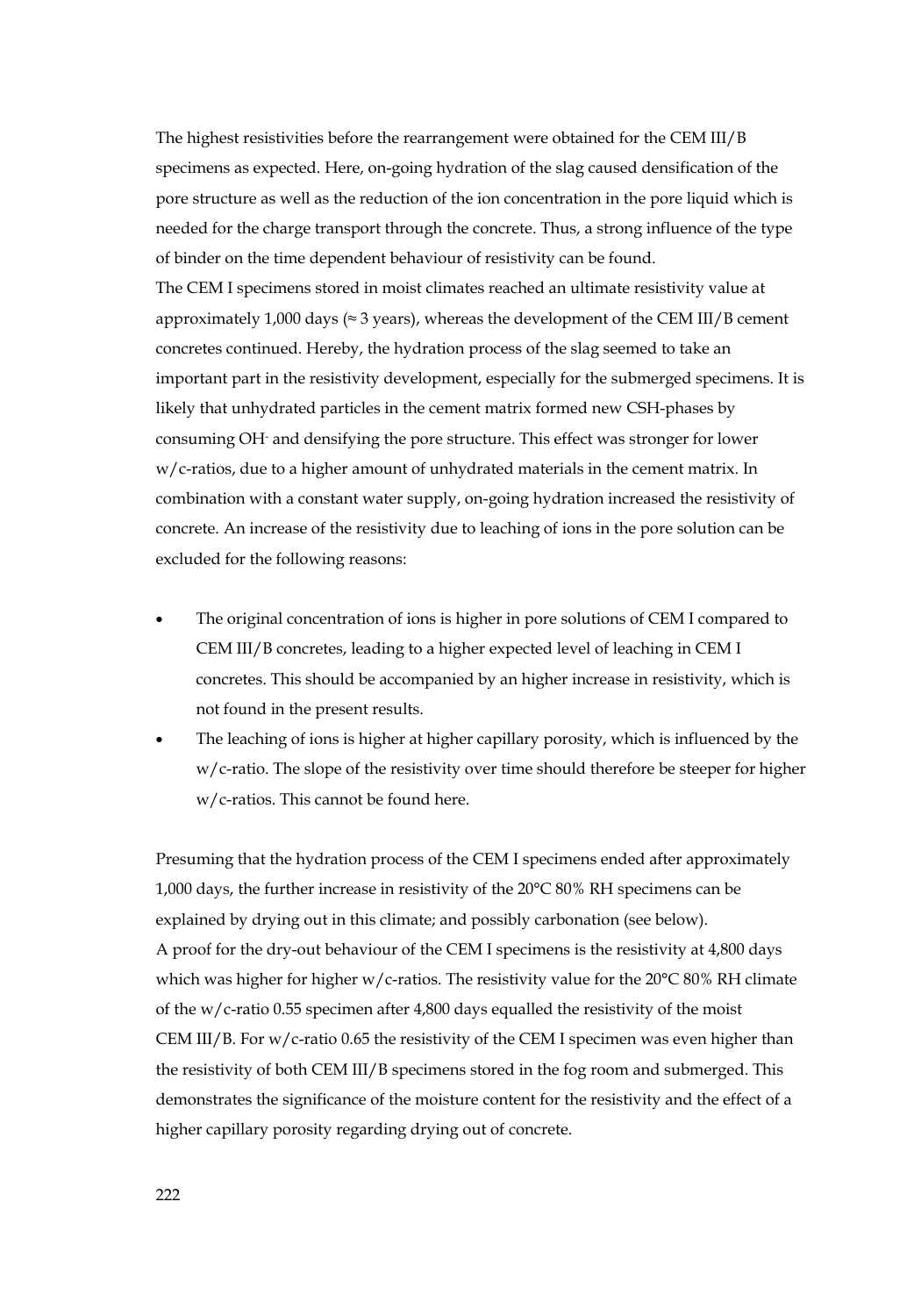Sensitivity towards changes in their exposure climates can also be found for the specimens made with CEM III/B after their rearrangement. The resistivity of all specimens with a  $w/c$ -ratio of 0.45 increased. Hereby, the specimens originally stored in wetter climates increased strongly (the time span is too long to call it "suddenly"), whereas the specimen stored in 20°C 80% RH increased more steadily. This may be due to the water loss of these specimens during outside exposure, which is more intense for the wetter specimens. Additionally, the selected climate of  $20^{\circ}$ C 80% RH represents approximately storage outside under shelter in the Netherlands [Polder et al. 1991]. Therefore, the rearrangement of the CEM III/B specimens with  $w/c$  0.45 at an age of 4,800 days to outside exposure without shelter did not mean a dramatic change of climate, leaving the hydration process at 50 mm depth more or less unaffected. For higher w/c-ratios (w/c 0.55 and w/c 0.65), an influence of the coarser pore structure and a higher moisture content due to direct rain can be found, as the resistivity value decreased for the specimens that was previously exposed to 20°C 80% RH.

The same behaviour was observed for the CEM I specimens. Here, a stronger influence of rain during the last 4 years leads to a stronger decrease for the CEM I specimens with w/c 0.55 and w/c 0.65. With respect to the resistivity values and the trend in time of the CEM III/B specimens under the same exposure conditions, the coarser pore structure of CEM I concretes may be an explanation for this.

Another parameter influencing the resistivity could be the carbonation of concrete throughout the years. The magnitude of this effect depends on the exposure of the specimen and also on the type of cement and  $w/c$ -ratio. For the examined cement types different effects can generally be expected. Carbonation increases the porosity of slag cement concrete [Copuroglu et al. 2006] due to an initially lower calcium hydroxide content, resulting in less calcium carbonate produced. Thus, the influence of wetting and drying would be more distinct than in Portland cement concrete. For the specimens reported here only a slight impact of such a carbonation effect on resistivity could have happened. Effects of hydration related to concrete composition, in particular cement type, seem to be more significant than carbonation. However, without carbonation depth measurements this effect cannot be precisely assessed.

In general, the results of this paper agree with investigations of resistivity of old concrete found in the literature [Polder and Larbi 1995, Polder and de Rooij 2005].

223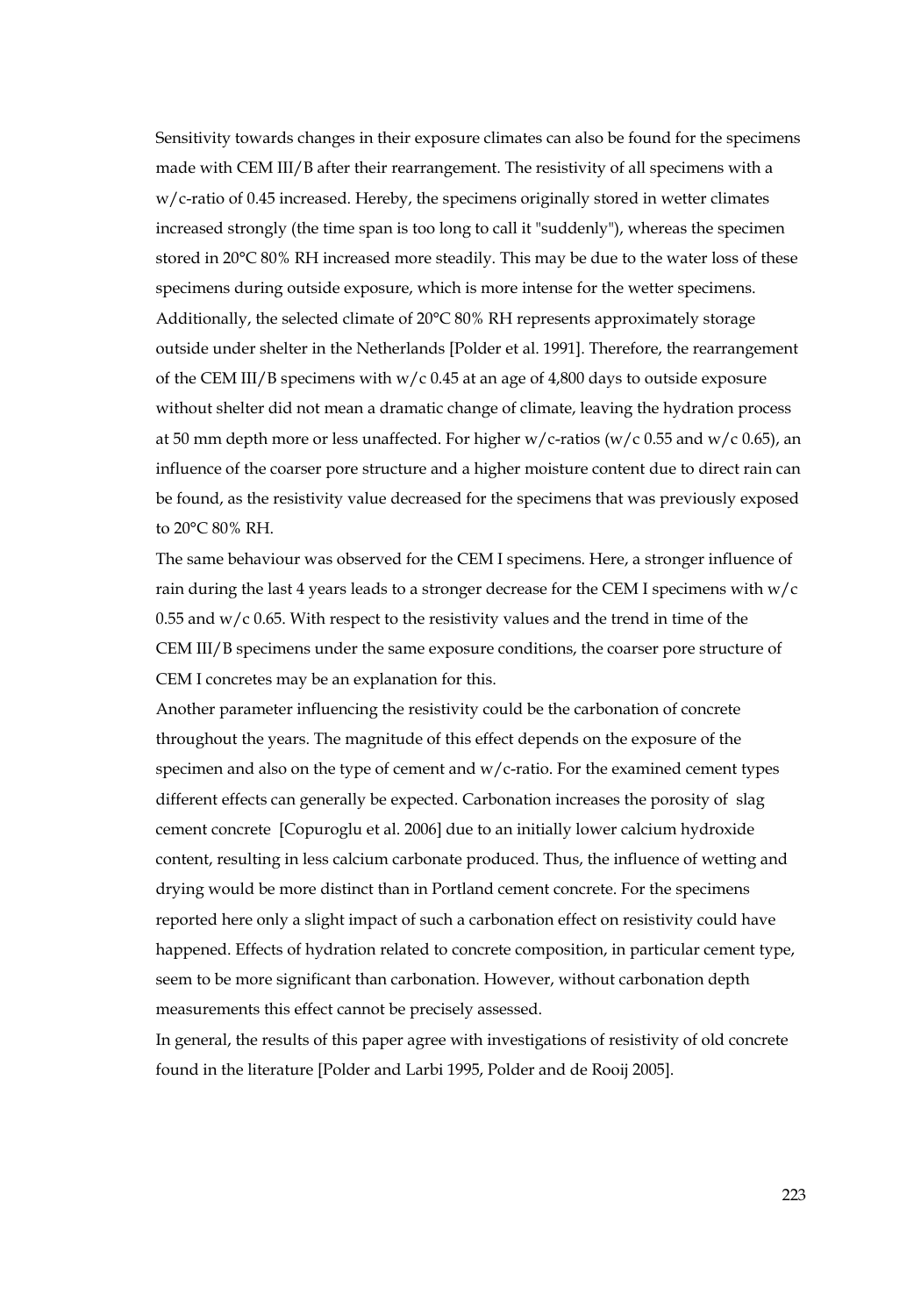## **4 Conclusions**

As the results of the resistivity measurements represent only one value for each cover depth, specimen and original climate, a statistical analysis cannot be given. Nonetheless, the resistivity behaviour proved the expected tendencies known from the literature and can be judged as a valid long-term view into time-dependent resistivity development of concrete. Against this background, the following conclusions can be drawn.

- 1. Weather changes influenced the resistivity, depending on the capability of the concrete to absorb water during rain events and release it during dry periods. In this regard the cement type and the w/c-ratio were the most significant influencing parameters. A decreasing w/c-ratio resulted in a decrease in sensitivity for moisture fluctuations, whereas this sensitivity was more distinct for CEM III/B cement concrete than for CEM I cement concrete.
- 2. The beneficial effect of slag cement (CEM III/B) for an increased resistivity of concrete was confirmed. Over 17 years of exposure, measurements have shown a continued increase of resistivity, which confirms that the hydration of slag particles in the cement continues for a very long time. On the other hand, the hydration of the CEM I specimens (w/c-ratios 0.55 and 0.65) seemed to almost stop after approximately 3 years, showing no further significant change in resistivity due to hydration.
- 3. A w/c-ratio of 0.45 produced a steady development of the resistivity for both cement types.
- 4. The exposure to wetting and drying over about four years' time related to natural occurrence of precipitation (with its inherent temporal variation) after the previous exposure of the specimens for 13 years in a constant laboratory climate did not have a strong impact on the results of the resistivity at a cover depth of 50 mm. In other words, a medium depths in concrete, the previous history of exposure does not have a strong influence on the resistivity on the long term in a given environment.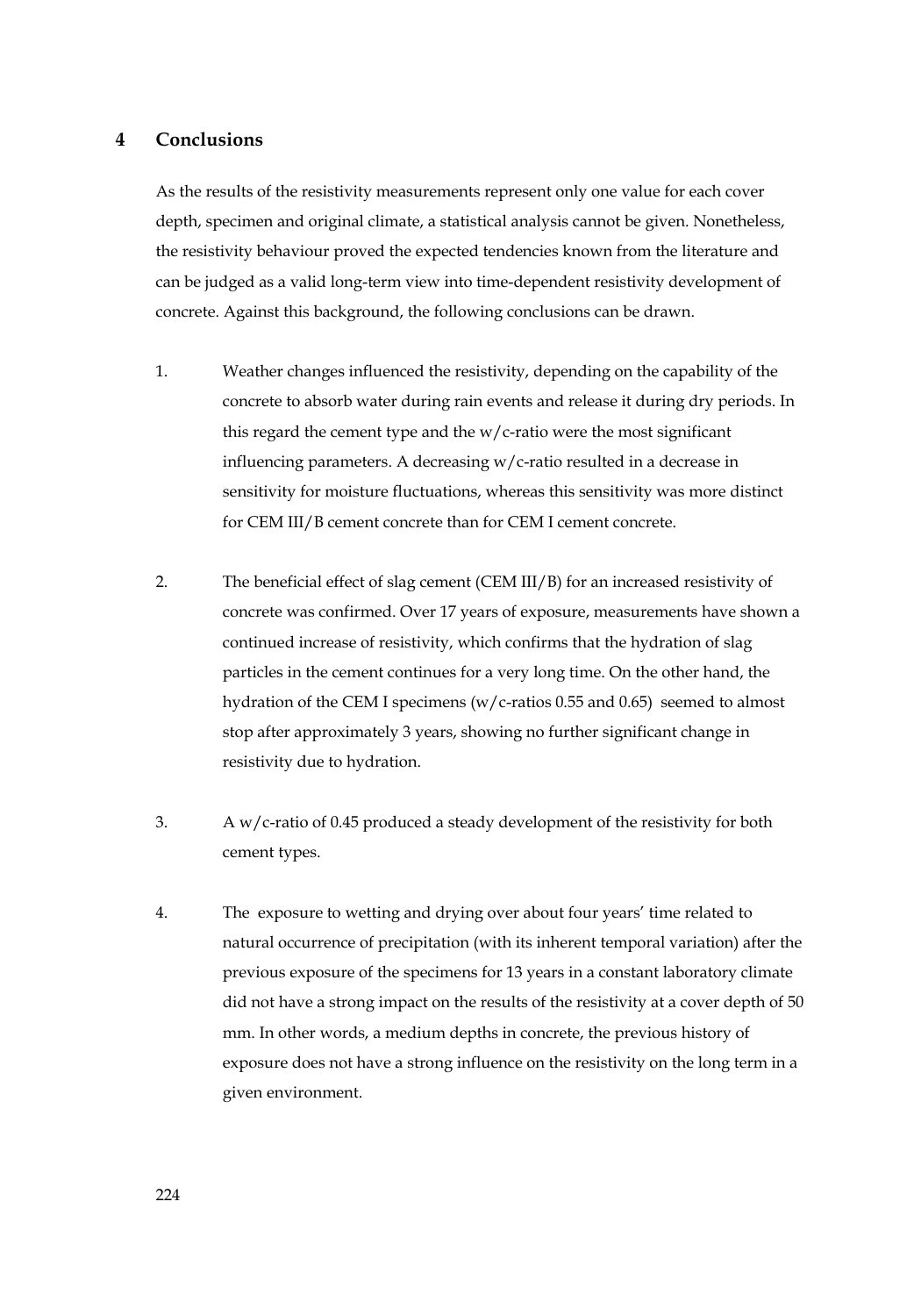In subproject A3 of the DFG research unit 537 "modelling of reinforcement corrosion" [Schießl and Osterminski 2006], the resistivity of concrete will be modelled as a part of the description of a macro cell corrosion element. In the model, a factorial approach will be used to describe the behaviour of the resistivity. The needed input parameters are obtained from numerous measuring results which could be statistically quantified. As a result, resistivity can be modelled as a scattering value. Modelling the development of resistivity over time- may be based on modelling cement hydration. Such a hydration based model can be validated with the long term data described in this paper [Osterminski 2013].

### **Literature**

- Angst, U., Elsener, B., Larsen, C.K., Vennesland, Ø., Chloride induced reinforcement corrosion: Rate limiting step of early pitting corrosion. *Electrochimica Acta* 56 5877– 5889, 2011.
- Alonso, C., Andrade, C., González, J.A., Relation between resistivity and corrosion rate of reinforcements in carbonated mortar made with several cement types, *Cem. Concr. Res*. 8, pp.687-698, 1988.
- Berke, N.S.: Resistance of microsilica concrete to steel corrosion, erosion, and chemical attack, fly ash, silica fume, slag, and natural pozzolanas in concrete. *3rd International Conference on Fly Ash, Silica Fume, Slag and Natural Pozzolans in Concrete, V.M. Malhotra, ed.*, Trondheim, Norway, pp. 861-886, 1989.
- Berke. N.S., Dallaire, M.P. and Hicks, M.C.: Plastic, Mechanical, Corrosion and Chemical Resistance Properties of Silica Fume (microsilica) Concretes. *ACI-SP132*, American Concrete Institute, Detroit, V.M. Malhotra(Ed.), pp. 1125-1149, 1992.
- Bertolini, L., Polder, R.B., Concrete resistivity and reinforcement corrosion rate as a function of temperature and humidity of the environment, TNO report 97-BT-R0574, 1997.
- Bürchler, D., Elsener, B. and Böhni, H.: Electrical resistivity and dielectric properties of hardened cement paste and mortar. *Material Research Society Symposium*, Virginia, USA, pp. 407-412, 1996.
- Caballero, J., Polder, R.B., Leegwater, G., Fraaij, A., Chloride penetration into cementitious mortar at early age, *HERON*, Vol. 57, No. 3, pp. 153-168, 2012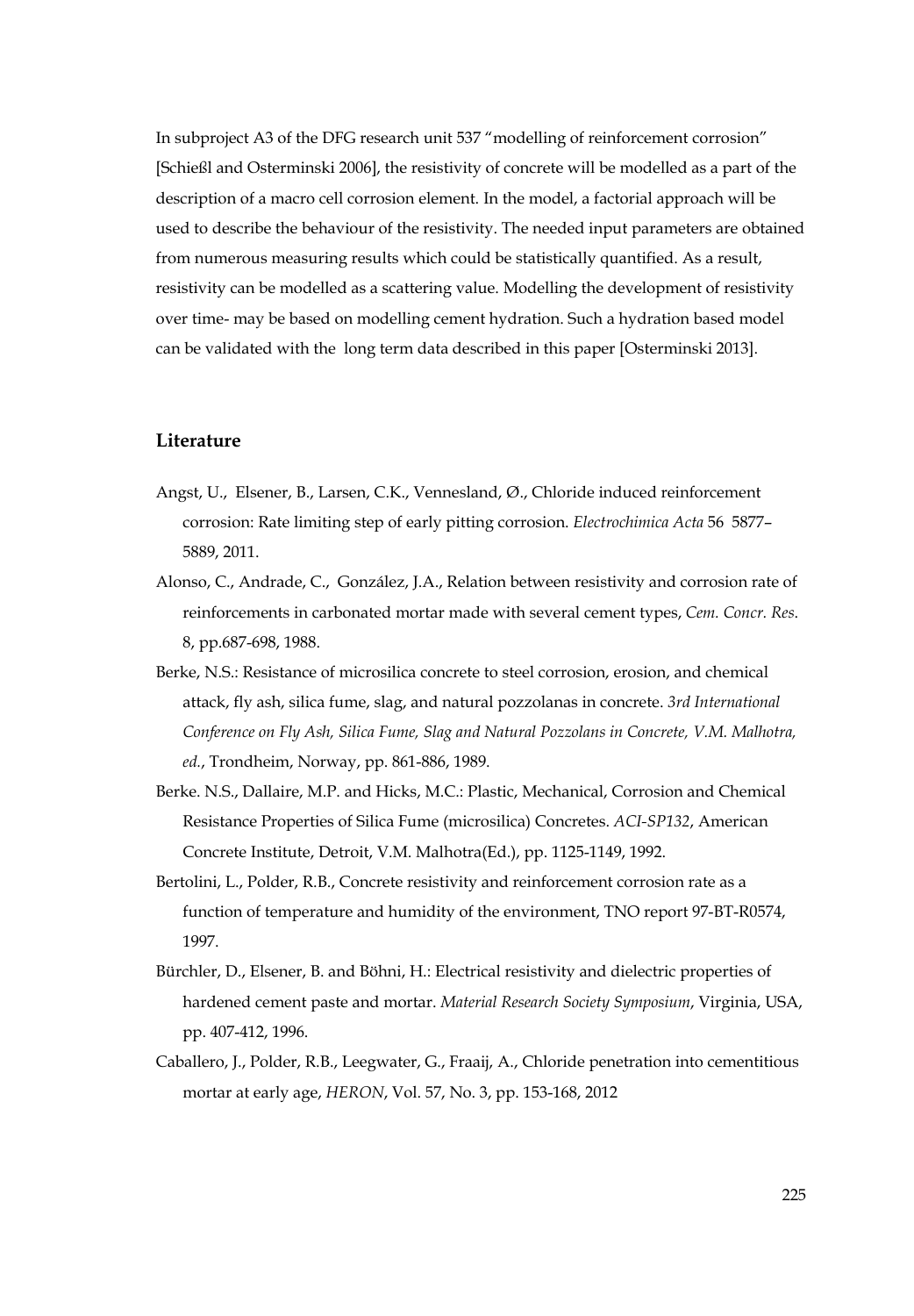- Cabrera, J.G. and Ghodoussi, P.: The influence of fly ash on the resistivity and rate of corrosion of reinforced concrete. *3rd CANMET-ACI Int. Conference*, Nice, France, pp. 229-245, 1994.
- Catharin, P. and Federspiel, H.: Der elektrische Widerstand des Betons. *Elektrotechnik und Maschinenbau* 10, pp. 399-407, 1972.
- Elkey, W. and Sellevold, E.J.: Electrical resistivity of concrete. *Norwegian Road Research Laboratory*, 1995.
- Fiore, S, Polder, R.B. and Cigna, R.: Evaluation of the Concrete Corrosivity by means of resistivity measurements. *Proc. Fourth Int. Symp. on Corrosion of* Reinforcement *in Concrete Construction,* eds. C.L. Page, P.B. Bamforth, J.W. Figg, Society of Chemical Industry, Cambridge, UK, 273-282.
- Gehlen, Ch.: Probabilistische Lebensdauermessung von Stahlbetonbauwerken. *Deutscher Ausschuss für Stahlbeton*, Beuth Verlag, Berlin, Germany, 2001.
- Gjørv, O.E., Vennesland, Ø. and El-Busaidy, A.H.S.: Electrical Resistivity Of Concrete In The Oceans. *Offshore Technology Conference*, Houston, USA, 1977.
- G.K. Glass, C.L. Page, N.R. Short, Factors affecting the corrosion rate of steel in carbonated mortars, Corros. Sci. 32 (1991) 1283-1294.
- Hope, B., Ip, A.K. and Manning, D.G.: Corrosion and Electrical Impedance in Concrete. *Cement and Concrete Research* 15, pp. 525-534, 1985.
- Ortega, J.M., Albaladejo, A., Pastor, J.L., Sanchez, I., Climent, M.A., Influence of using slag on the microstructure and durability related properties of cement grouts for micropiles, *Construction and Building Materials*, Vol. 38, 84-93, 2013.
- Osterminski, K., Schießl, P., Volkwein, A. and Mayer, T.F. (1): Modelling of Reinforcement Corrosion – Influence of Measuring Technique, Concrete Composition, Moisture and Temperature on the Resistivity of Concrete. *Eurocorr 2006*, Maastricht, The Netherlands, 2006.
- Osterminski, K., Schießl, P., Volkwein, A. and Mayer, T.F.(2): Modelling Reinforcement Corrosion – Usability of a factorial approach for modelling resistivity of concrete. *Materials and Corrosion* Vol. 57 (12), pp. 926-931, 2006.
- Osterminski, K.: Zur voll-probabilistischen Modellierung der Korrosion von Stahl in Beton – Ein Beitrag zur Dauerhaftigkeitsbemessung von Stahlbetonbauteilen. Dissertation, TU München, 2013 (in preparation)
- Page, C.L., Havdahl, J., Electrochemical monitoring of corrosion of steel in microsilica cement pastes, *Materials and Structures* 18 pp. 41, 1985.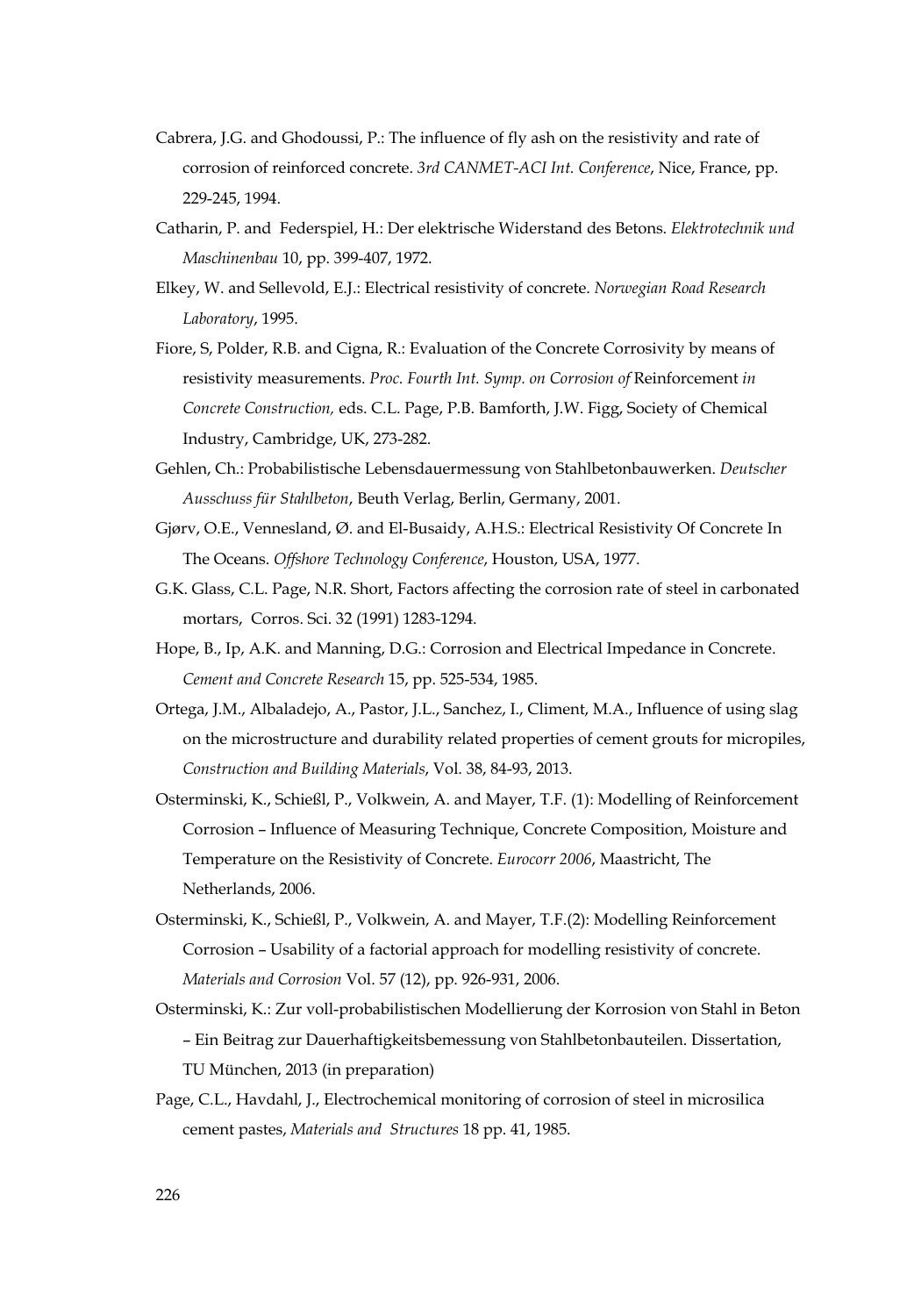- Lambert, P., Page, C.L. Vassie, P.R.W., Investigations of reinforcement corrosion. 2. Electrochemical monitoring of steel in chloride-contaminated concrete, *Materials and Structures* 24, pp. 351, 1991.
- Polder, R.B., Critical chloride content for reinforced concrete and its relationship to concrete resistivity, *Materials and Corrosion* 60 pp. 623, 2009.
- Polder, R.B., Ketelaars, M.B.G.: Electrical Resistance of Blast Furnace Slag Cement and Ordinary Portland Cement concretes. *International Conference on Blended Cements in Construction*, ed. R. Swamy, Sheffield, UK, 1991.
- Polder, R.B. and Larbi, J.A.: Investigation of Concrete Exposed to North Sea Water Submersion for 16 Years. *HERON* 40, pp. 31-56, 1995.
- Polder, R.B., The Influence of Blast Furnace Slag, Fly Ash and Silica Fume on Corrosion of Reinforced Concrete in Marine Environment, *HERON*, Vol. 41, no. 4, 287-300, 1996.
- Polder, R.B. and Peelen, W.H.A.: Characterisation of Chloride Transport and Reinforcement Corrosion in Concrete under Cyclic Wetting and Drying by Electrical Resistivity. Cement and Concrete Composites 24, pp. 427-435, 2002.
- Polder, R.B. and de Rooij, M.R.: Durability of Marine Concrete Structures Field Investigations and Modelling. *HERON* 50, pp. 133-143, 2005.
- Raupach, M.: Zur chloridinduzierten Makroelementkorrosion von Stahl in Beton. *Deutscher Ausschuss für Stahlbeton*, Beuth Verlag, Berlin, Germany, 1992.
- Roper, H., Sirivatnanaon, V. and Baweja, D.: Long-Term Performance of Portland and Blended Cement Concretes Under Marine Conditions. *ACI-SP145*, American Concrete Institute, Detroit, V.M. Malhotra (Ed.), pp. , 1994.
- Schießl, P. and Raupach, M.: Influence of Temperature on the Corrosion Rate of Steel in Concrete Containing Chlorides. *1st International Conference on Reinforced Concrete Materials in Hot Climates*, Al-Ain, U.A. Emirates, 1994.
- Schießl, P. and Osterminski, K.: DFG-Research Group: Modelling of Reinforcement Corrosion. *Materials and Corrosion* Vol. 57 (12), pp. 911-913, 2006.
- Tritthart, J. and Geymayer, H.: Änderungen des elektrischen Widerstandes in austrocknendem Beton. *Zement und Beton* 1, pp. 74-79, 1985.
- Whittington, H.W., McCarter, W.J. and Forde, M.C.: The conduction of electricity through concrete. *Magazine of Concrete Research* 33, pp. 48-60, 1981.
- Yamamoto, K. and Masuda, Y.: Effects of the Moisture Condition of Concrete on Steel Corrosion. *ACI-SP212-34*, (Ed.), pp. 537-553, 2003.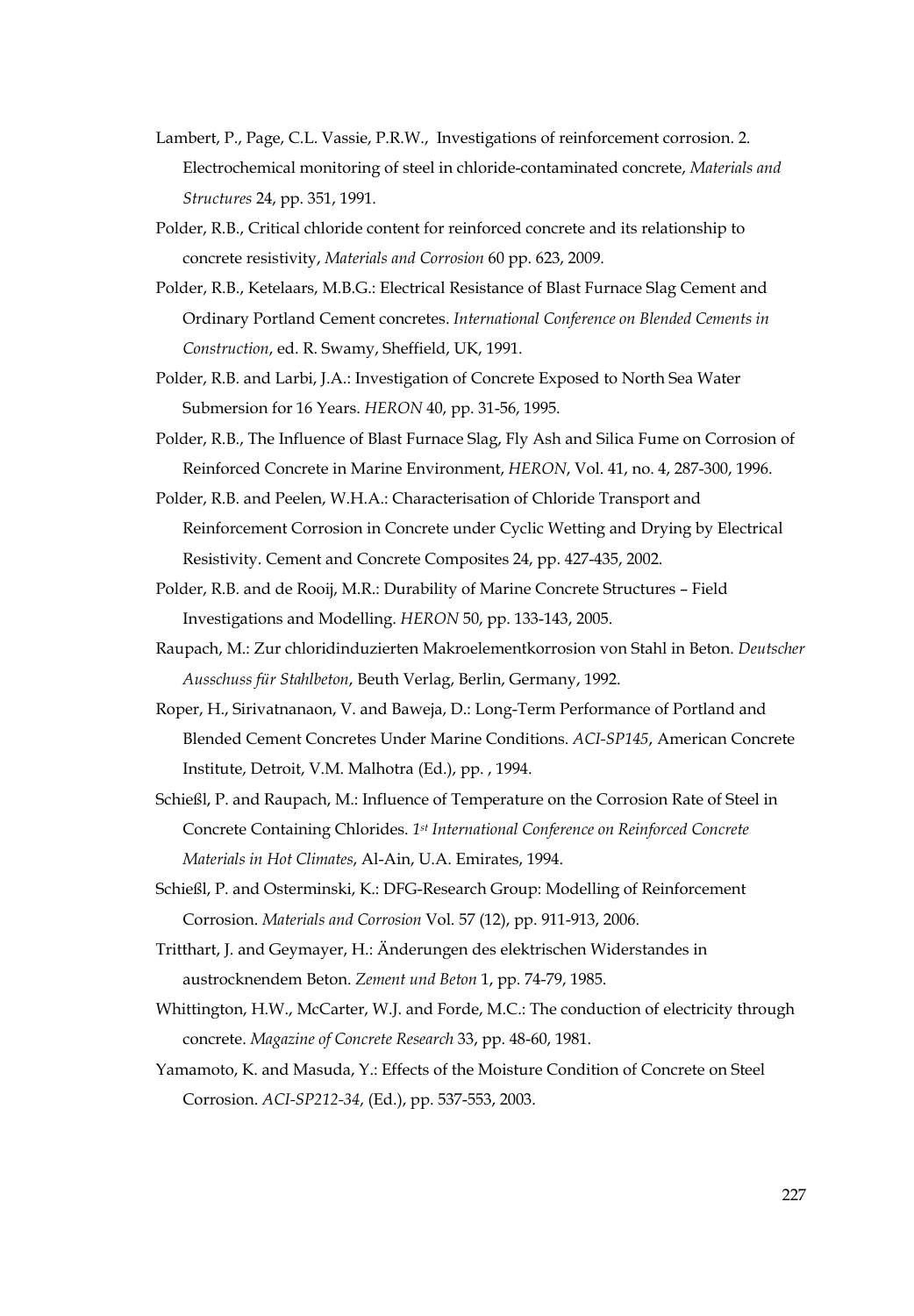| Cement-   |           |           | Concrete cover to electrodes |       |                 |                 |
|-----------|-----------|-----------|------------------------------|-------|-----------------|-----------------|
| type      | w/c-ratio | Exposure  | $10 \text{ mm}$              | 15 mm | $20 \text{ mm}$ | $50 \text{ mm}$ |
| CEM III/B | 0.45      | 50% RH    | 3,841                        | 3,208 | 2,597           | 1,756           |
|           | 0.55      |           | 3,730                        | 3,241 | 2,445           | 1,426           |
|           | 0.65      |           | 3,785                        | 4,451 | 2,597           | 1,137           |
|           | 0.45      | 65% RH    | 2,430                        | 2,588 | 2,457           | 1,282           |
|           | 0.55      |           | 1,998                        | 1,619 | 1,439           | 1,071           |
|           | 0.65      |           | 1,965                        | 1,676 | 1,334           | 841             |
|           | 0.45      | $80\%$ RH | 1,296                        | 1,197 | 944             | 739             |
|           | 0.55      |           | 1,254                        | 1,177 | 907             | 792             |
|           | 0.65      |           | 1,188                        | 1,048 | 852             | 634             |
|           | 0.45      | Fog room  | 478                          | 490   | 431             | 465             |
|           | 0.55      |           | 467                          | 507   | 446             | 396             |
|           | 0.65      |           | 428                          | 418   | 401             | 466             |
|           | 0.45      | Submerged | 436                          | 425   | 507             | 576             |
|           | 0.55      |           | 365                          | 357   | 351             | 351             |
|           | 0.65      |           | 347                          | 335   | 319             | 321             |
| CEM I     | 0.45      | $50\%$ RH | 1,235                        | 1,121 | 917             | 554             |
|           | 0.55      |           | 1,798                        | 1,565 | 1,217           | 701             |
|           | 0.65      |           | 3,326                        | 1,915 | 1,615           | 788             |
|           | 0.45      | 65% RH    | 573                          | 531   | 484             | 356             |
|           | 0.55      |           | 633                          | 608   | 502             | 364             |
|           | 0.65      |           | 1,041                        | 693   | 480             | 383             |
|           | 0.45      | 80% RH    | 313                          | 295   | 264             | 220             |
|           | 0.55      |           | 312                          | 295   | 264             | 223             |
|           | 0.65      |           | 445                          | 391   | 351             | 252             |
|           | 0.45      | Fog room  | 148                          | 144   | 144             | 139             |
|           | 0.55      |           | 109                          | 108   | 107             | 106             |
|           | 0.65      |           | 113                          | 102   | 99              | 099             |
|           | 0.45      | Submerged | 153                          | 154   | 149             | 148             |
|           | 0.55      |           | 114                          | 110   | 105             | 108             |
|           | 0.65      |           | 85                           | 84    | 80              | 86              |

Annex A. Additional results of resistivity measurement of CEM I 32.5R and CEM III/B 42.5N LH HS concrete specimens at an age of 670 days (values in Ωm) at 20°C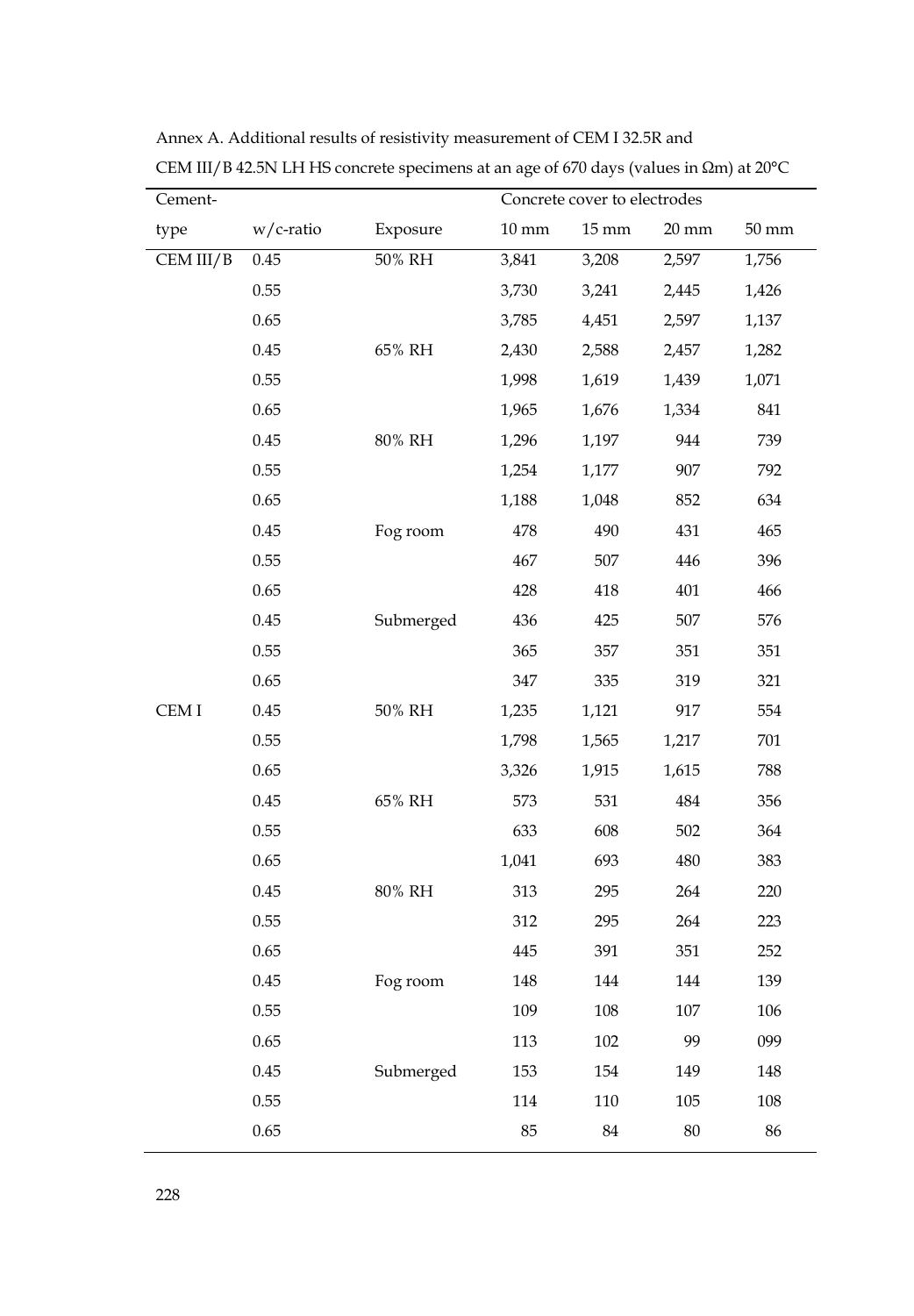| Cement-   |           |           | concrete cover to electrodes |                 |                 |                 |  |
|-----------|-----------|-----------|------------------------------|-----------------|-----------------|-----------------|--|
| type      | w/c-ratio | exposure  | $10 \text{ mm}$              | $15 \text{ mm}$ | $20 \text{ mm}$ | $50 \text{ mm}$ |  |
| CEM III/B | 0.45      | 50% RH    | 67,388                       | 24,864          | 11,700          | 7,620           |  |
|           | 0.55      |           | 303,363                      | 267,177         | 29,566          | 7,153           |  |
|           | 0.65      |           | 358,641                      | 417,582         | 292,851         | 8,118           |  |
|           | 0.45      | 65% RH    | 18,803                       | 9,288           | 8,203           | 4,257           |  |
|           | 0.55      |           | 57,942                       | 18,992          | 6,233           | 3,860           |  |
|           | 0.65      |           | 98,513                       | 74,370          | 38,920          | 3,842           |  |
|           | 0.45      | $80\%$ RH | 3,234                        | 2,410           | 1,879           | 1,460           |  |
|           | 0.55      |           | X                            | X               | 2,036           | 1,599           |  |
|           | 0.65      |           | 9,920                        | 7,542           | 2,747           | 1,361           |  |
|           | 0.45      | Fog room  | 828                          | 753             | 716             | 681             |  |
|           | 0.55      |           | 669                          | 682             | 608             | 534             |  |
|           | 0.65      |           | 620                          | 606             | 562             | 539             |  |
|           | 0.45      | Submerged | 1,128                        | 1,399           | 1,179           | 1,697           |  |
|           | 0.55      |           | 956                          | 958             | 932             | 852             |  |
|           | 0.65      |           | 830                          | 787             | 691             | 712             |  |
| CEM I     | 0.45      | 50% RH    | 10,079                       | 9,595           | 8,157           | 9,240           |  |
|           | 0.55      |           | 49,950                       | 31,968          | 30,420          | 8,911           |  |
|           | 0.65      |           | $\mathsf X$                  | 296,400         | 71,370          | 10,864          |  |
|           | 0.45      | 65% RH    | 3,120                        | 2,734           | 2,489           | 1,909           |  |
|           | 0.55      |           | 4,897                        | 4,684           | 3,539           | 2,601           |  |
|           | 0.65      |           | 70,308                       | 16,108          | 29,559          | 3,003           |  |
|           | 0.45      | 80% RH    | 774                          | 740             | 647             | 534             |  |
|           | 0.55      |           | 852                          | 835             | 685             | 596             |  |
|           | 0.65      |           | 3,440                        | 1,935           | 1,202           | 753             |  |
|           | 0.45      | Fog room  | 264                          | 270             | 253             | 237             |  |
|           | 0.55      |           | 149                          | 154             | 146             | 142             |  |
|           | 0.65      |           | 118                          | 129             | 118             | 118             |  |
|           | 0.45      | Submerged | 272                          | 239             | 254             | 231             |  |
|           | 0.55      |           | 152                          | 162             | 147             | 149             |  |
|           | 0.65      |           | 123                          | 119             | 119             | 111             |  |

Annex B: Additional results of resistivity measurement of CEM I 32.5 R and CEM III/B 42.5 N LH HS concrete specimens at an age of 4800 days (values in Ωm)

X: not measured or: could not be measured (because out of instrument scale)